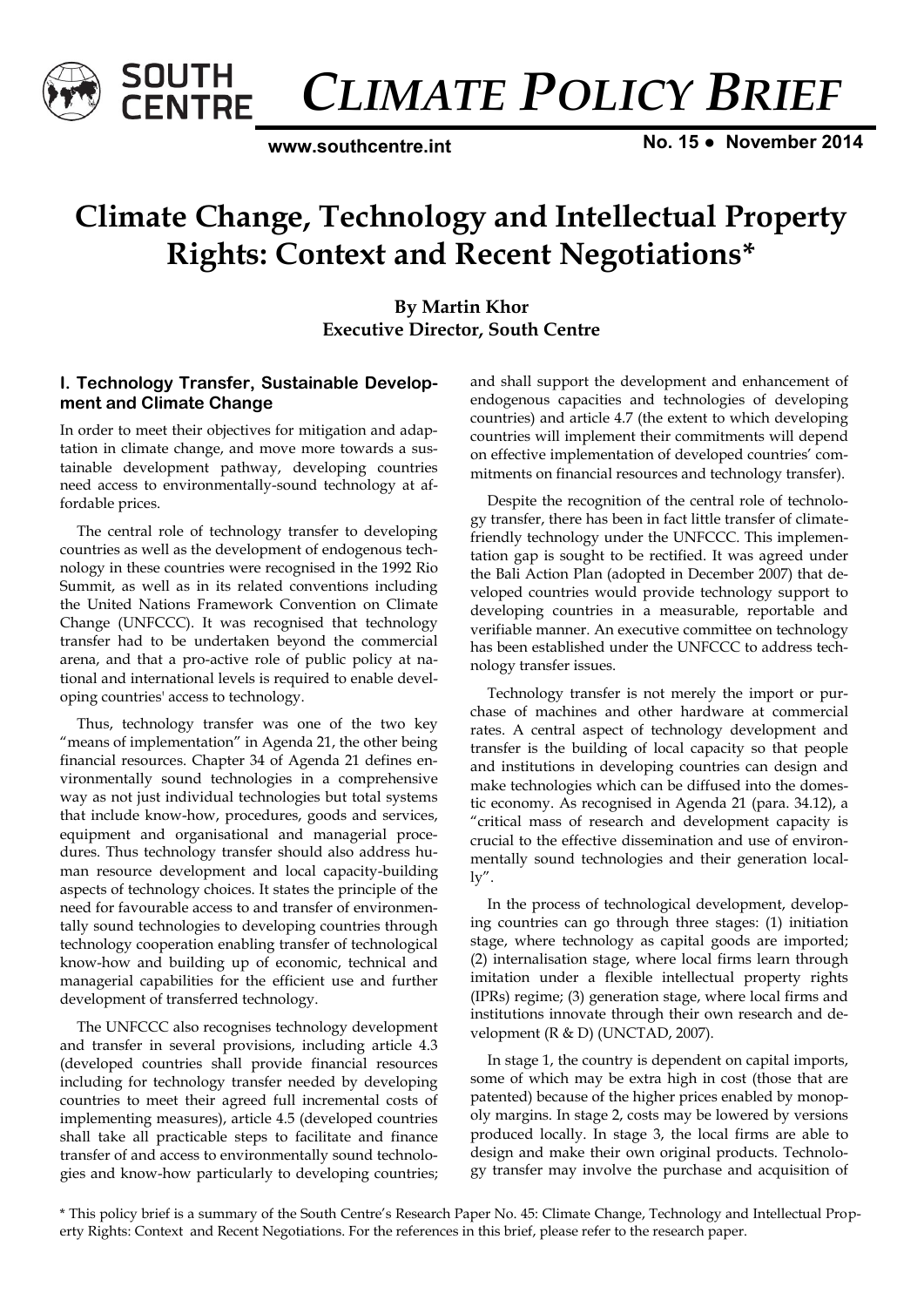equipment; the know-how to use, maintain and repair it; the ability to make it through "emulation" or reverse engineering; to adapt it to local conditions; and eventually to design and manufacture original products. The process of technology transfer involves progressively climbing through all these aspects.

Several conditions have to be present for technology transfer and development to take place. The absence of such conditions can form barriers to technology transfer. Among the barriers that are normally listed are poor infrastructure, inadequate laws and regulations, shortage of skilled personnel, lack of finance, ignorance of technology issues, high cost of certain technology agreements, problems created by equipment suppliers, and intellectual property rights.

Intellectual property rights has become an important and often contested issue in the discussion on technology transfer and development. Whether IPRs constitute a barrier or an important barrier depends on several factors, such as whether or not the particular technology is patented, whether there are viable and costeffective substitutes or alternatives, the degree of competition, the prices at which it is sold, and the degree of reasonableness of terms for licensing, etc.

## **II. Categories of Technologies and their Treatment**

In terms of proprietary rights, technologies and related products can be usefully placed under three categories: those that are not patented and are thus in the public domain; those that are patented; and future technologies (which are likely to come under patents unless there are new mechanisms or initiatives).

## **Technologies in the Public Domain**

Some technologies are in the public domain; they are not patented or their patents have expired. According to Agenda 21 (para. 34.9), a large body of technological knowledge lies in the public domain (are not covered by patents) and there is a need for the access of developing countries to such technologies as well as the know how and expertise required to use them. In this case, the main barrier to technology transfer may be lack of financial resources, and international funds should be established to enable developing countries to purchase and to manufacture such technologies.

An important measure to promote sustainable development is to expand the space for technologies in the public domain, and to expand the transfer to developing countries of publicly-funded technologies. Governments in developed countries play an important role in funding R & D programmes, many of which are implemented by the private sector. In addition, governments sponsor a range of R & D that underpins private sector investments in developing environmentally sound technologies (ESTs) (IPCC, 2000, Chapter 3, page 95).

A paper for the UNFCCC surveyed government R  $\&$ D funding of ESTs in the United States, Canada, United

Kingdom and Korea. It found that in most countries, governments allocated their rights (patents, copyrights, trademarks, etc.) to the recipient research institutions to a significant degree. As a result, the diffusion of climatefriendly technology would "typically be along a pathway of licensing or royalty payments rather than use without restriction in the public domain" (Sathaye et al., 2005).

The Intergovernmental Panel on Climate Change (IPCC) study (2000) calls on OECD countries to influence the flow of such technology directly through their influence on the private sector or public institutes that receive funding from government for their  $R \& D$  to be more active in transferring technologies to developing countries. It cites Agenda 21 (chapter 34, paragraph 34.18a) that "governments and international organisations should promote the formulation of policies and programmes for the effective transfer of environmentally sound technologies that are publicly owned or in the public domain." Products that emerge from publicly funded  $R \& D$  should be placed in the public domain. Those that are partially funded should be in the public domain to the extent to which it is publicly funded.

At the international level, there can also be public funding and joint planning of R & D programmes. Products and technologies emerging from such publicly funded programmes should be placed in the public domain.

#### **Patented Technologies**

For technologies that are patented, there should be an understanding that patents should not be an obstacle for developing countries to have access to them at affordable prices. Agenda 21 (para. 34.10) states that: "Consideration must be given to the role of patent protection and intellectual property rights along with an examination of their impact on the access to and transfer of environmentally sound technology, in particular to developing counties, as well as to further exploring efficiently the concept of assured access for developing countries to environmentally sound technology in its relation to proprietary rights with a view to developing effective responses to the needs of developing countries in this area." Agenda 21 (para. 34.18e) also agreed that in the case of privately owned technologies, measures would be adopted particularly for developing countries, including developed countries creating incentives to their companies to transfer technology; purchase of patents and licenses for their transfer to developing countries; prevention of the abuse of IPRs including through compulsory licensing with compensation; providing funds for technology transfer; and developing mechanisms for technology access and transfer.

While the patent system provides incentives for innovation, it can also be a barrier to the transfer of technology to developing countries at affordable prices. There are examples of developing countries and their firms being hampered from adopting climate-friendly technologies or products due to there being patents on these products, and due to the unreasonable demands made by the patent holders on companies in developing countries that requested a voluntary license from the patent holder.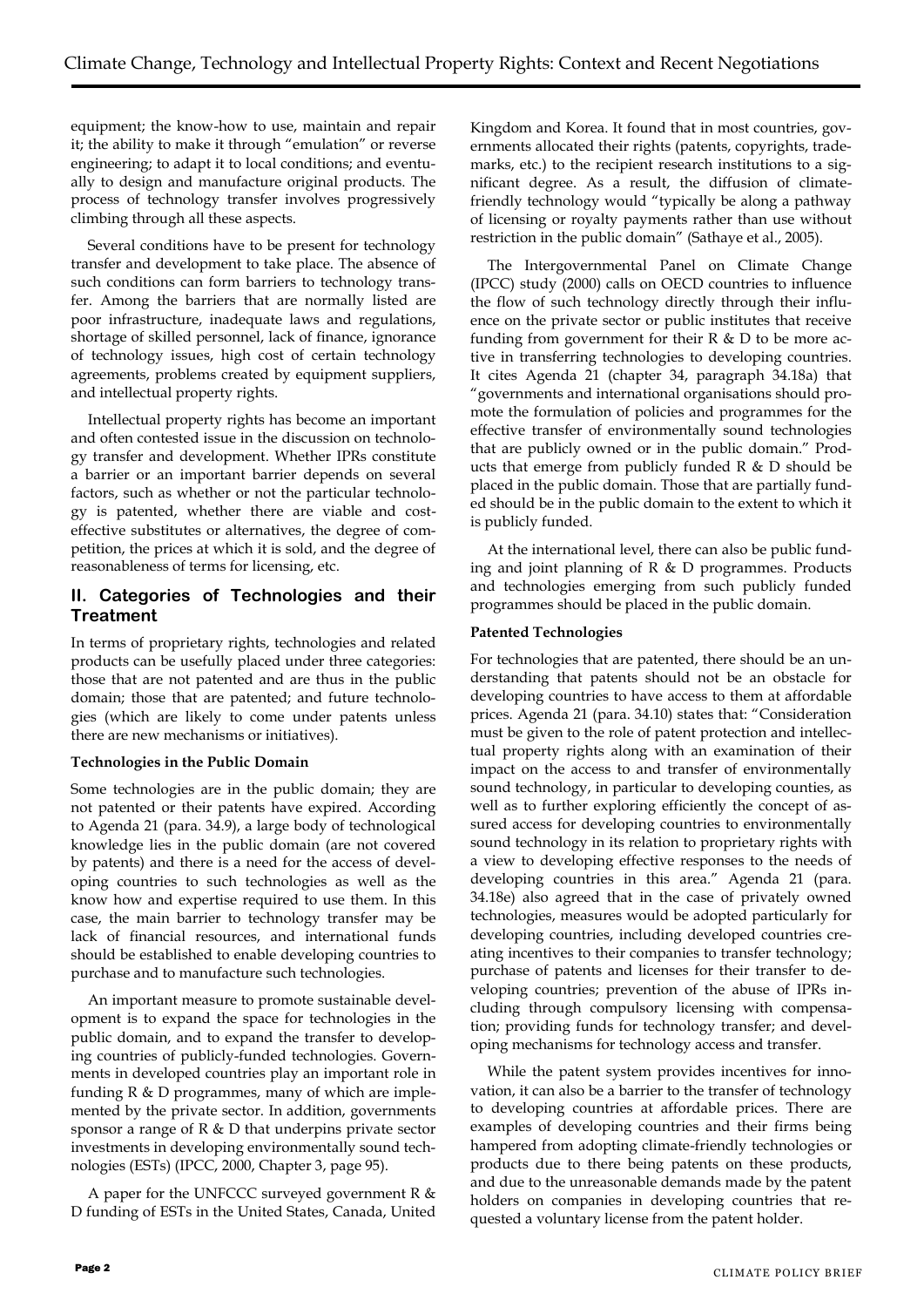There are also various ways in which the barriers posed by IPRs can be addressed within the framework of the international patent system itself (as characterized by the World Trade Organization's Trade Related Aspects of Intellectual Property Rights (WTO TRIPS) agreement ) and also outside of it. Under the TRIPS Agreement, there is considerable flexibility provided to WTO Member States on grounds for issuing compulsory licenses. These grounds are not restricted, as confirmed by the WTO Ministerial Declaration on TRIPS and Public Health (WTO, 2001). In developed countries, there have been many compulsory licenses granted by the government to facilitate cheaper products and technology in the industrial sector. In many developing countries, compulsory licenses have been issued for the import or local production of generic drugs. Thus, compulsory licensing is an option particularly when the patent-holder is unwilling to provide a voluntary license with reasonable conditions.

Some developing countries have previously proposed at the WTO that countries be allowed not to patent environmentally-sound technology so that its transfer and use can be facilitated. The relaxation of the TRIPS rules in the case of climate-related technologies has also been proposed by developing countries in the UNFCCC; however this was opposed by major developed countries. Governments can also facilitate easier access to voluntary licenses. Measures can also be taken to ensure that royalty and other conditions in voluntary licenses are fair and reasonable.

These two aspects (patents as a barrier, and methods to address this) are discussed in more detail later in this paper.

## **Future Technologies**

For technologies to be developed for future use, the nature of the funding of research and development will exert influence on the proprietary nature of the products and technologies.

In line with the goal of having as many technologies in the public domain as possible, a technology fund (or technology window in the Green Climate Fund) to be set up under the UNFCCC could allocate a part of its resources to research and development for new technologies. The fund can establish priority areas for research, based on the decision of UNFCCC members, and research grants can be provided to successful applicants in line with the priority areas. Since the funding is made available by the fund, the patents for the inventions are to be owned by the fund, and this principle should be one of the conditions for the grants. It can be part of the understanding in this scheme that the fund would make the inventions available to firms in developing countries with licenses at no cost or nominal cost, also on the condition that the users cannot apply to patent the technologies.

The up-front funding of innovation, linked to making the ensuing technologies available at the most affordable prices to developing countries since the latter will obtain the technologies without paying for patent royalties and since there will be free competition in the production, would be more cost effective than the Fund having to purchase the technologies (with patents attached to them) at full cost and distributing them to developing countries.

This scheme would not of course prevent privately funded innovation activities from taking place, and the two could co-exist. However, the larger the resources available for global publicly funded R and D activities, the larger will be the share of future technologies that will be in the public domain.

Agenda 21 also has many useful proposals and decisions, including establishment of a collaborative network of research centres, support for cooperation and assistance programmes, and building capacity for technology assessment, and collaborative arrangements. These should be revisited as part of the Rio Plus 20 process.

International collaboration for R and D (including arrangements for its financing) is an important possibility that should be explored fully. This can be within the UN-FCCC context, where two important mechanisms (Finance and Technology) are now being established and operationalised. Models of collaboration (such as existed or exists in agriculture, health, etc.) should be examined to see if the lessons learnt can be adopted and adapted for the climate area.

## **III. Effects of Patents on Access to Climaterelated Technologies**

In relation to environmentally-sound technologies, there is a strong case that IPRs hinder the ability of developing countries to attain EST as well as new technologies in general. The great majority of patents worldwide are held by companies based in North America, Western Europe or Japan. In climate-related technologies, the developed countries also have an overwhelming share of patents worldwide. In 2005, the European Union countries held 36.7% of patents linked to renewable energy, with the US holding 20.2% and Japan 19.8%, while China held 2.9% and Korea 2.3% (OECD, 2008).

A study by Lee et al. (2009) examined patent ownership of six energy technologies (wind, solar, photovoltaic, concentrated solar power, biomass-to-electricity, cleaner coal and carbon capture) and found that the US, Japan and Germany are clear leaders in energy innovations. The leading emerging countries such as China, Brazil and India have no companies or organisations in the top 10 position in these sectors. The study concluded that companies and institutions in the Organisation for Economic Cooperation and Development (OECD) countries will determine the speed of diffusion of the most advanced energy technologies in the next decade.

Another sector dominated by major developed countries is automobile pollution control technologies, which comprise technologies used to reduce pollutants pro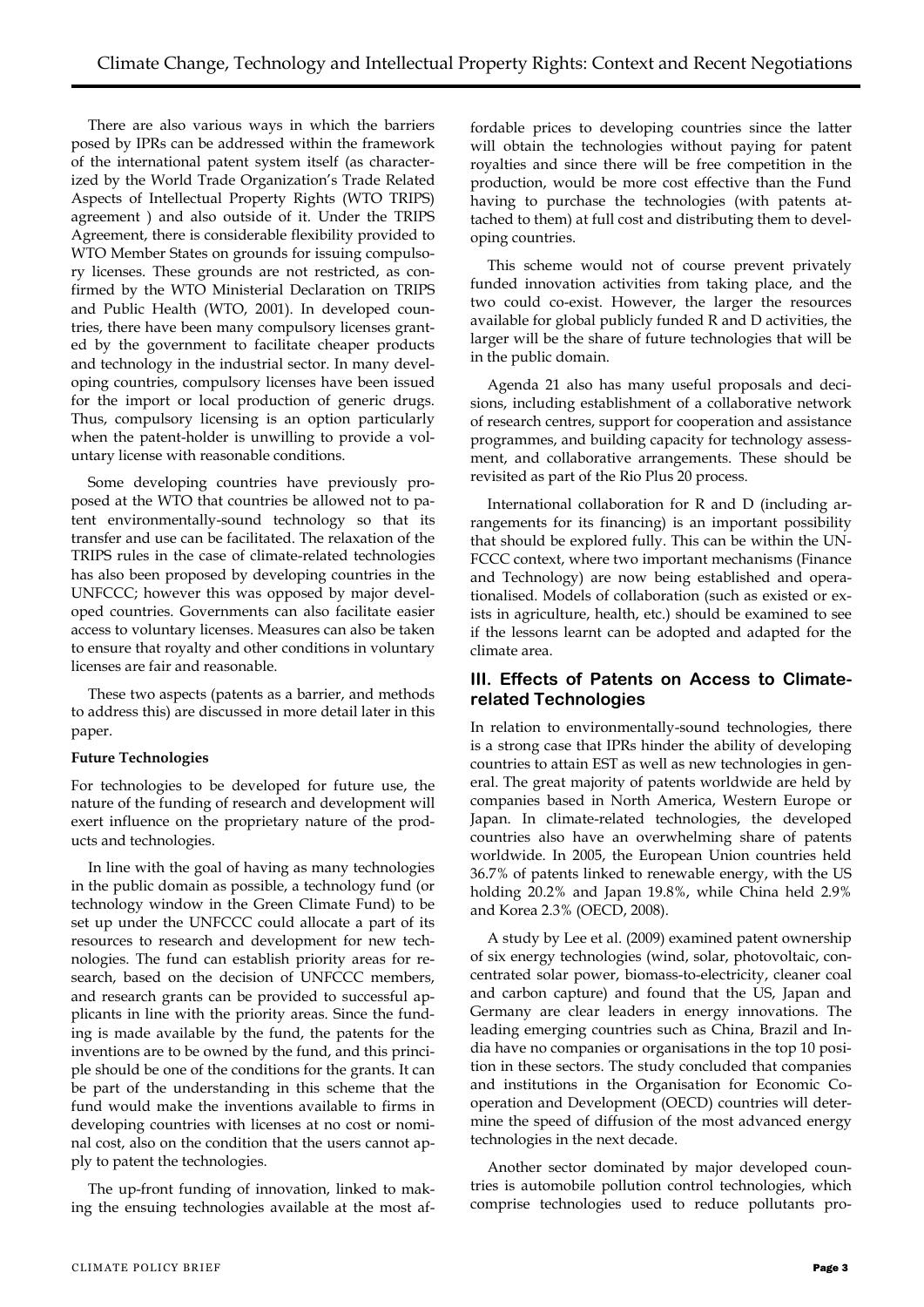duced and released into the atmosphere by automobiles. In 2005, the EU (49% with Germany having 33%), Japan (31%) and the US (14%) held the highest share in patents for these technologies. Brazil, Russian Federation, India, Indonesia, China, and South Africa (BRIICS) held only 0.7% of the patents.

In agriculture, one particular concern over IPRs is the filing of patent applications by large agrochemical and seed companies to pursue exclusive monopoly over plant gene sequences. Hundreds of patents have been applied for in relation to genes of what they term as "climate-friendly" crops that are genetically engineered to withstand environmental stress such as drought, heat, cold and floods. For example, at least 261 families of patents (subsuming 1663 patent documents) published between June 2008 to June 2010 make specific claims to confer "abiotic stress tolerance" (from drought, heat, flood, cold, salt) in plants. These patent application rush could lead to a few mega corporations monopolizing genes, seeds and crops that contain them. Just six gene-related companies and their two biotech partners control 201 or 77% of the 261 patent families referred to. The group ETC has raised concern that this would restrict the access to germplasm and to seeds, and has called for a review of the social and environmental implications of these new varieties, and a review also of IPR laws regarding approval of "climaterelated genes" (ETC Group, 2010).

There are several ways in which a strong IPRs regime can hinder access of developing countries to technology, and transfer to developing countries of technology (including EST).

 Firstly, a strict IPRs regime can discourage research and innovation by locals in a developing country. Where most patents in the country are held by foreign inventors or corporations, local R&D can be stifled since the monopoly rights conferred by patents could restrict the research by local researchers.

 Secondly, a strict IPRs regime makes it difficult for local firms or individual researchers to develop or make use of patented technology, as this could be prohibited or expensive.

 Thirdly, should a local firm wish to make use of patented technology, it would usually have to pay significant amounts in royalty or licence fees. TRIPS increases the leverage of technology suppliers to charge a higher price for their technology. Many firms in developing countries may not be able to afford the cost. Even if they could, the additional high cost could make their products unviable.

 Fourthly, even if a local firm is willing to pay the commercial rate for the use of patented technology, the patent holder can withhold permission to the firm (refusal to deal) or impose onerous conditions, thus making it impossible or extremely difficult for the technology to be used by the firm.

 Fifthly, the royalties to be paid by developing countries can be a drain on national resources and foreign exchange. For countries facing balance-of-payments constraints, this may be an acute problem. For India, net royalties and license fees paid in 2010 totalled \$2,309 million compared to \$325 million in 2002 and \$997 million in 2007, according to International Monetary Fund (IMF) balanceof-payments data. For developing countries as a whole (including South Korea), the payments have increased from \$6.8 billion in 1995 to \$50.6 billion in 2009.

South Centre (2009) has pointed out that since most of the IPRs on environmentally-sound technologies are held by firms in developed countries, this can impede the ability of developing countries to have meaningful and affordable access to these technologies. The barriers examined by this study includes (a) high royalty fees; (b) refusal to license by the patent holder; (c) "ever-greening of patents"; (d) increasing patent litigation and (e) impediments to innovation.

A well-documented case of IPRs being a barrier to transfer of climate technology is the difficulties of firms in India and Korea to obtain the rights to producing substitutes for chlorofluorocarbons (CFCs), chemicals used in industrial processes as a coolant, which damage the atmosphere's ozone layer. This hinders their ability to meet commitments under the Montreal Protocol which tackles ozone-layer loss by phasing out the use of CFCs and other ozone-damaging substances by certain target dates.

In a study of the effect of IPRs on technology transfer in the case of India in the context of the Montreal Protocol, Watal (1998) pointed out that technology-transfer provisions in the Montreal Protocol are particularly relevant for developing countries which are producers of ozonedepleting substances (ODS), such as India, Brazil, China, South Korea and Mexico. In India, Korea and China, such production is dominated by local-owned firms, for which the access to ozone-friendly technology on affordable terms has become a central issue of concern. The study concludes that: "Efforts at acquiring substitute technology have not been successful as the technologies are covered by IPRs and are inaccessible either on account of the high price quoted by the technology suppliers and/or due to the conditions laid down by the suppliers. This would require domestically owned firms to give up their majority equity holding through joint ventures or to agree to export restrictions in order to gain access to the alternative technology."

Another study that also reviewed transfer of technologies for substitutes for ozone-damaging chemicals under the Montreal Protocol has provided details for some cases in which technology transfer to developing countries' firms was hindered by either high prices or other unacceptable conditions imposed by companies holding patents on the chemical substitutes onto companies in developing countries that wanted a license to manufacture the substitutes. Examples include:

(a) The case of HFC-134a, a chemical used to replace harmful CFC in refrigeration. When Indian companies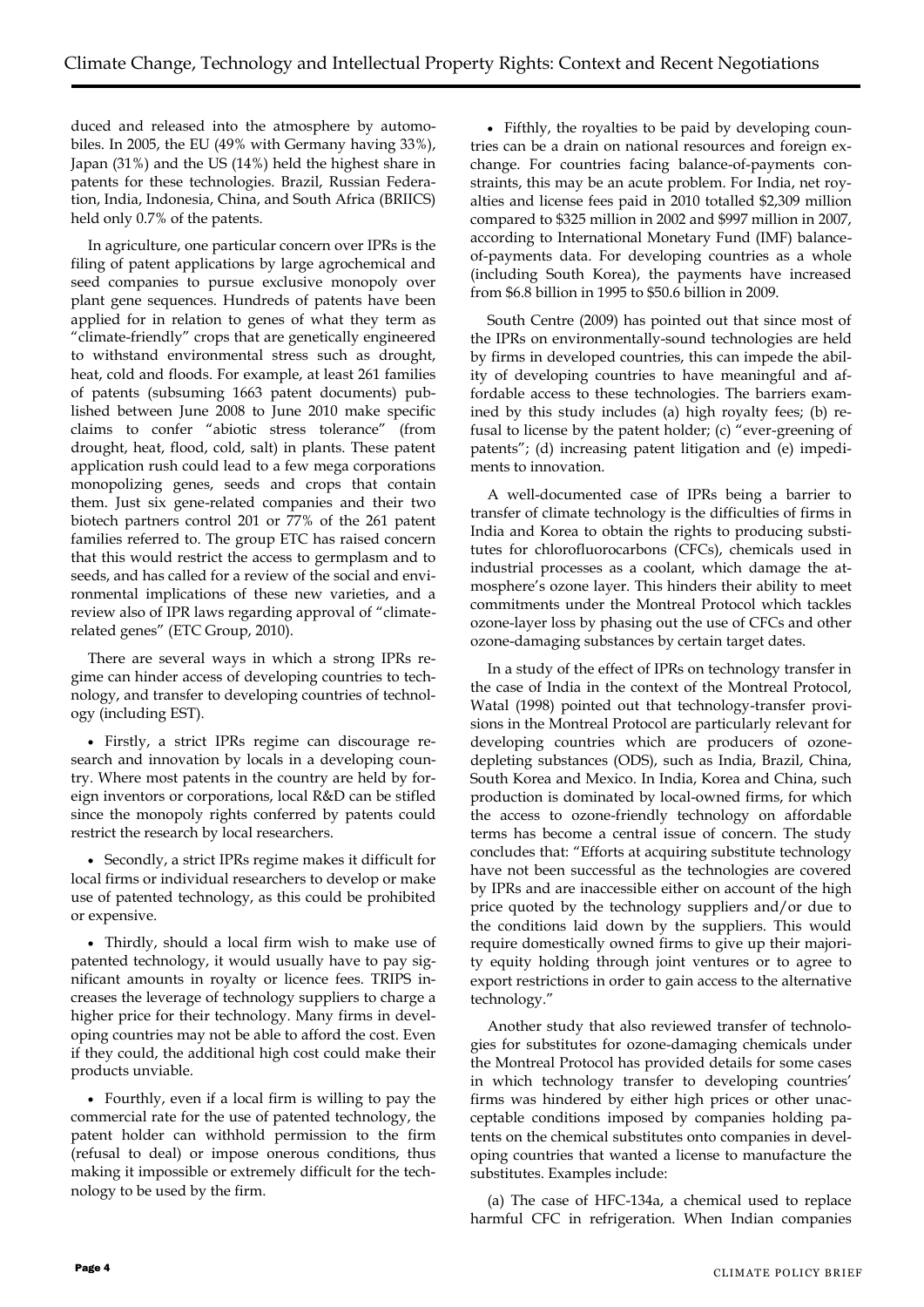requested a license from a US company owning the patent for HFC-134a, in order to manufacture the chemical, they were asked to pay a very high sum (US\$25 million) which was far above the normal level, or to allow the US company to own a majority equity stake in a joint venture and with export restrictions on the chemical produced in India; both options were unacceptable to the Indian producers.

(b) Korean firms also faced difficulties when they wanted to replace CFCs with acceptable substitutes HFC-134a and HCFC-141b, which had been patented by foreign companies in Korea. "South Korean firms are of the opinion that the concession fees demanded by technology owners represent a lack of intention to transfer the alternative technology" (Andersen et al., 2007, pp. 262-265).

(c) The case of HFC-227ea: This chemical (known also as FM-200) is a substitute for halon-1301 for fire protection applications. The US owner of FM-200 patent requires that licensed fire protection systems satisfy certain design and inspection requirements and only 3 enterprises (in US, UK, Australia) have satisfied the approvals. The patent owner offered joint ventures with majority share holding but do not want to license the technology to wholly locally owned firms, and thus Indian firms are unable to avail themselves of this product (Andersen et al., 2007, p. 265).

(d) Many of the technology agreements between Korean firms and their partners in Japan and the US contain restrictions such as they are not allowed to consign to a third party, to export, and that the improved technologies should be shared (Andersen et al., 2007).

Some recent studies that analysed specific sectors of climate related technologies have also pointed out the potential for IPR protection for becoming a barrier to technology transfer. The IP holder can prevent access to the protected technology and know-how and thus prevent other firms from imitating the technology or innovating on the basis of new technologies (Ockwell et al., 2007, p. 40).

Ockwell et al. (2007) looked at Light Emitting Diode (LED) lighting technology and the main barriers that India faced in the transfer of such technology. On IPRs, the study concludes: "Another barrier relates to the IPR issue associated with LED manufacturing. It is a highly protected technology. As there are various processes involved in manufacturing LED chips, each process is patented and requires huge investment. At present, the cost of investing in both chip manufacturing and resolving IPR issues is substantially high compared to importing the chips."

The study also indicates significant IPR issues faced by Indian manufacturers in biomass technology and in manufacturing hybrid vehicles since there are many patents associated with the equipment and technologies. On "biomass technology" the study found that IPRs, though it is "not a very important issue" in this

sector in the context of India, has created "some friction between the European and Indian manufacturers of briquetting machines" as "small-scale industries such as briquetting machine manufacturers are typically 'copycat' businesses based on reverse engineering…" The study also recognises that Europe is dominant in biomass fuel of pellets and not briquettes, thus it concludes that "The growth of the pellet market in Europe has some implications for technology transfer to developing countries like India".

On hybrid vehicles, Ockwell et al. (2007) found that commercially viable technologies for hybrid vehicles are held by companies in developed countries. The study also found that "there may be IPR issues associated with imitating patented hybrid drive-trains" since "companies such as Toyota, General Motors and BAE have strict patents relating to their hybrid drive-trains". Ockwell (2008) also reviewed 3 studies on the issue of IPRs in the context of low carbon technology transfer and concluded: "Developing country firms were generally not observed to have access to the most cutting edge technologies within the sectors examined".

A study by Barton (2007) on three sectors (solar photovoltaic, biofuels and wind technology) found that despite patents being prevalent in these sectors, competition between the various types of energy kept prices and costs relatively low. However his study did not rule out IPRs being a possible barrier, and he warns of "serious plausible patent issues likely to arise from the new technologies" and the risk of broad patents which may complicate the development of new, more efficient or less expensive technologies, as well as anti-competitive practices if the small number of suppliers cooperate to violate competition-law principles. On Barton's study, Ockwell (2008) states: "It is notable that for all of the case studies he examines, uncertainty is expressed as to the likelihood of developing country firms gaining access to the most advanced technologies in these industries".

In the case of photovoltaic technology, Barton suggests that access to the newer thin-film technologies (which is subject to much more extensive patenting than the older silicon-slice technology) is likely to be difficult. Similarly patent holders of new methods, enzymes or microorganisms important in the case of biofuels may be hesitant to make these technologies available to developing country firms. Barton also identifies wind technologies as an area where existing industrial leaders are hesitant to share their leading technology for fear of creating competitors.

On wind technologies, Ockwell (2008) argues that only smaller companies in developed countries which are likely to gain more from licensing and lose less from competition are willing to sell licenses for use of their technologies. In support, Ockwell refers to a study by Lewis on how leading wind technology manufacturers in developing countries like Suzlon (India) and Goldwin (China) acquired access to wind technology by license purchases but from second-tier developed country firms which had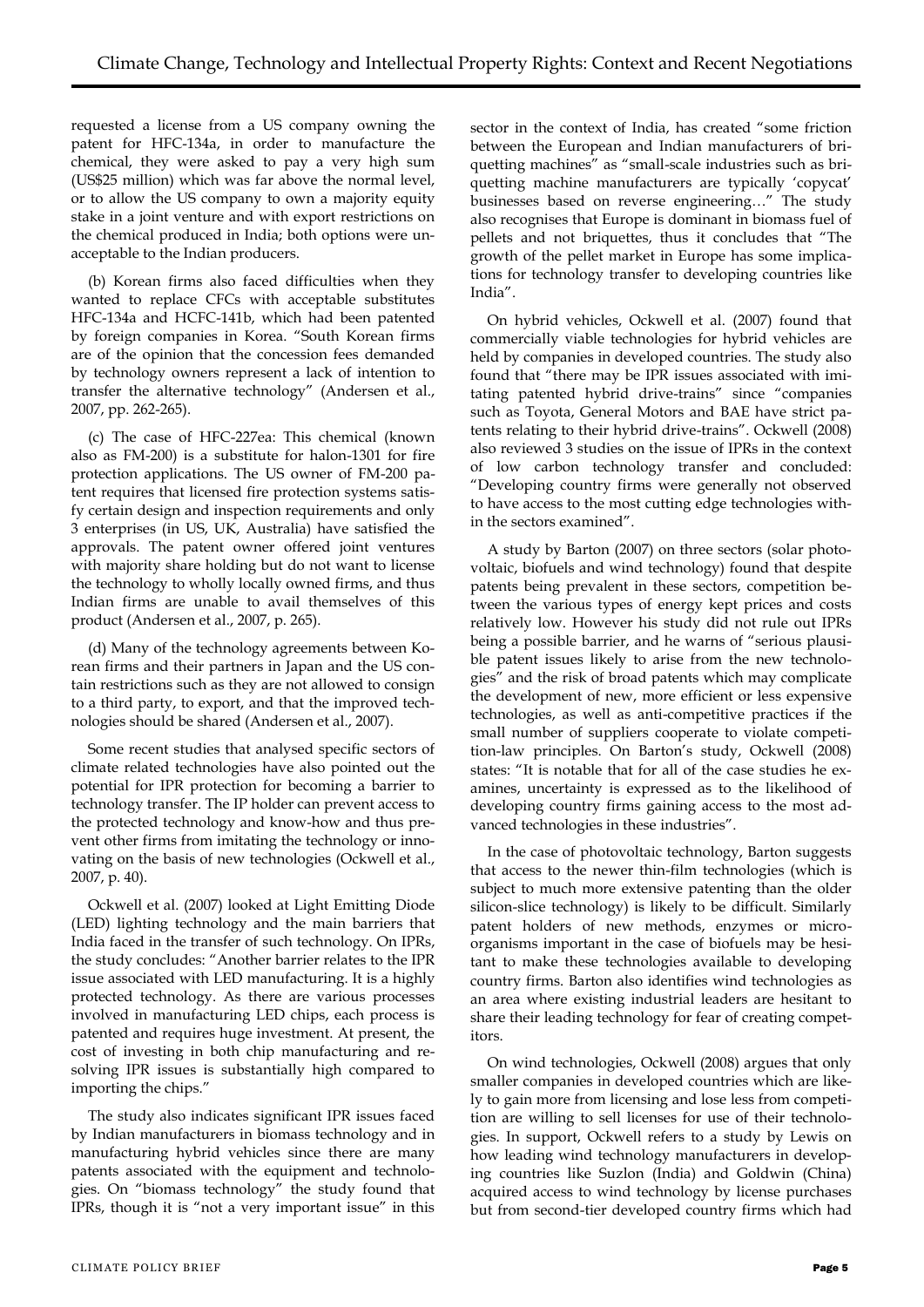less to lose in terms of competition and more to gain in license fees. Leading firms in developed countries have been reluctant to license their technologies to potential developing country competitors. Lewis argued that it was a disincentive for leading companies to license to potential developing country competitors that have cheaper labour and materials available.

The Indian institute TERI (The Energy and Resources Institute) led a study on technology transfer and climate change issues in which research institutes from five Asian countries (China, India, Indonesia, Malaysia and Thailand) participated. The study concluded that where important patents are in the hands of a few dominant players, this creates a monopolistic situation where dissemination of knowledge is restricted on account of limited access and higher prices of climate friendly technologies (TERI, 2009). A case is cited of the Chinese Yantai Integrated Gasification Combined Cycle (IGCC) demonstration power plants, in which Chinese companies failed to get technology from foreign companies "due to high cost and reluctances to transfer the key technologies on the part of patent holders". After prolonged negotiations, the project was stopped.

TERI (2009) also points out that the IPRs create a barrier not only in terms of direct costs (i.e. royalties or license fees) but also increased spending by the recipient company, either due to refusal of technology transfer or unreasonable conditions put in the technology transfer agreements. For instance a Malaysian company Solartif managed to get access to foreign technology only on condition of buying machines from the technology holder. The costs of acquiring technology through imports as a result of conditions in technology transfer agreements "do not get reflected as a part of IPR costs, since these are not royalties or licence fees, but are nevertheless associated with them" (TERI, 2009).

A recent study (Zhuang, 2011) on whether patented wind technologies have been transferred to developing countries shows how wind companies in China have faced problems relating to IPRs. Citing data from Lee (2009), the study points out that Germany, US and Japan owned around 60% of wind technology patents approved in 1998-2007, while Denmark, Spain, UK, France and the Netherlands together accounted for another 23%. China may be the largest owner of patents in emerging economies for wind technology but its share of claimed priority patents was only 1.5%.

The study makes the following findings:

 There has been a major boom in China in companies that manufacture wind power equipment. However, to produce a piece of complete wind power equipment, China has to buy foreign design and technologies related to core components, such as gear boxes, which generally contribute to the largest part of the price.

 The requirements for China to access patented wind-energy technologies are also very strict. Zhuang (2011) cites a survey by Zhou et al. (2010) that on aver-

age Chinese companies have to pay high licensing fees for the technology and 5 per cent royalties per piece of equipment when the final product is sold domestically; however, higher royalty fees usually apply when the final product incorporating foreign patent(s) is exported. Most importantly, Chinese innovation is discouraged because R&D activities relating to the patent are commonly only possible after the agreement of the licensor.

 Technologies transferred are not the most advanced. Because the 'unlikeliness" of leading manufactures in the industry to license to potential competitors, studies show that developing countries manufacturers in China and India often have to obtain technology from second or third tier wind power companies who had less to lose in terms of international competition, and more to gain with regard to license fees.

 China has not acquired the corresponding technological capacities. Much wind power equipment is produced by Chinese enterprises, however, the real owners of the technologies are foreign companies and China has not acquired corresponding technological capabilities. Most applicants for renewable energy-related patents have been foreign enterprise subsidiaries in China; China's top three applicants for wind power patents are all developed country enterprises. During the past twenty years, the gap in wind turbine technology between China and developed countries has not been narrowed.

 To sum up, in the wind energy sector, the innovation is still concentrated in a few developed countries and the technologies have been generally transferred to other industrialized countries. Such technologies are rarely licensed to developing nations, and then mainly to emerging countries like China. The licensees do not have the freedom to use and improve the technologies acquired. Developed country companies often refuse to transfer the advanced or key technologies. The technologies from industrialized countries are strongly protected and it is difficult for developing countries to build their own technological base.

Shashikant (2010) also points out that opportunistic  $\&$ anti-competitive lawsuits taken by patent owners can hamper access to climate technologies. IP holders are known to use legal suits to preserve their market monopoly, or to place themselves in a position to be able to extract significant royalties from the opposing entity that has used or intends to use the protected technology. Syam (2010) also mentions cases where a large company that hold patents in wind energy technology prevented a European firm from entering the US market through patent litigation, until finally the European firm was acquired by the US firm. Similarly a US firm filed a patent infringement lawsuit against a UK firm claiming infringement of 5 patents over seminal quantum dot technology, used in the solar power sector.

In the context of developing countries that are likely to be a focus of such litigation in the future, patent litigation or the threat of litigation may result in deterring developing country firms from investing in mitigation and adap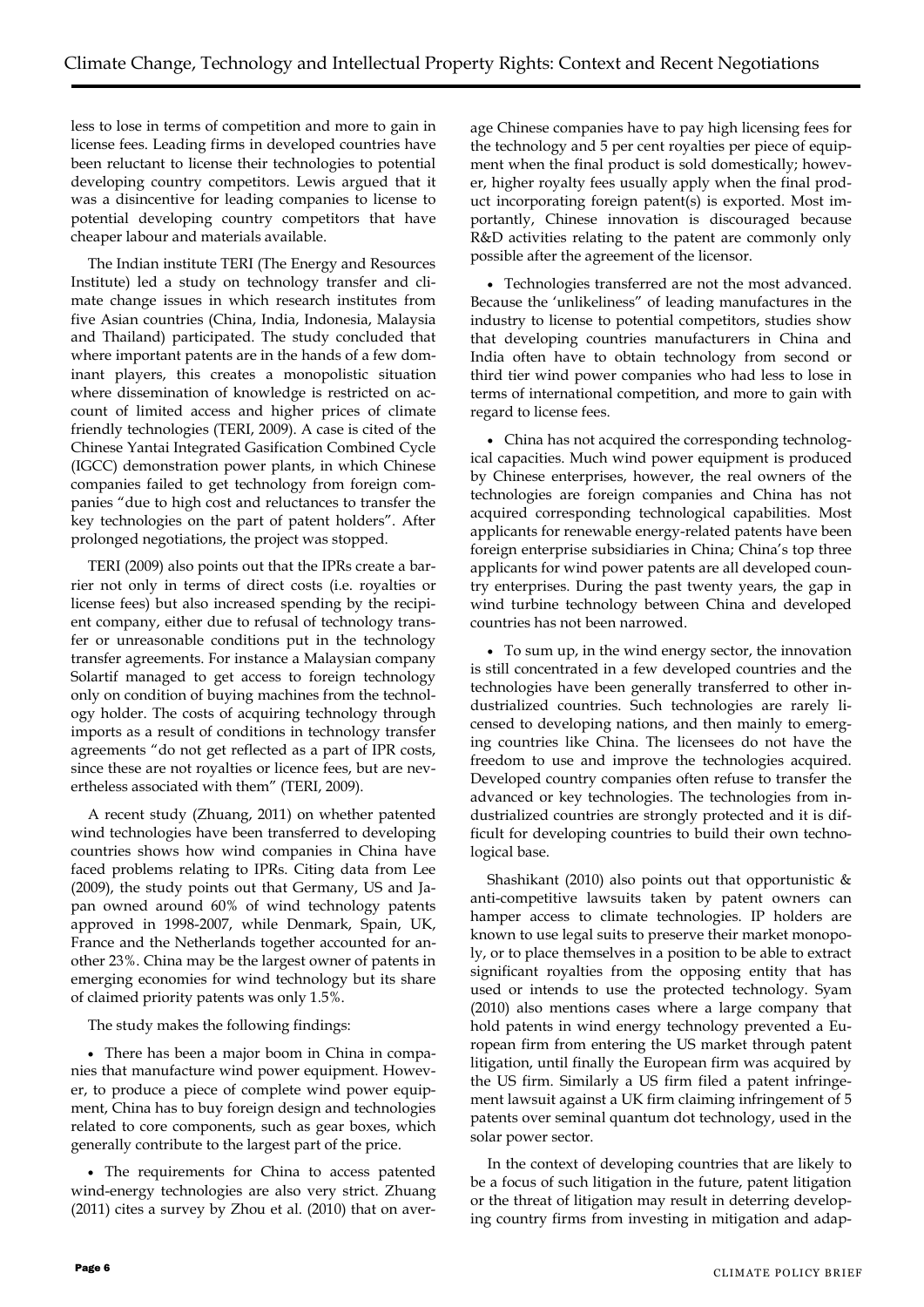tation technologies. Protracted lawsuits would also slow the diffusion of technologies.

Ockwell et al. (2007) refers to a discussion with Prof. N. Narendran, Director of Research, Lighting Research Center in New York, which highlighted that "As there are a number of patents associated with each process and almost all manufacturers sue each other over patents it is really difficult to resolve IPR issues". Thus, an outcome of extensive litigation could be a disincentive to invest in innovation.

Proponents of a strong IP regime have argued that patents boost technology transfer because the patent applicants have to disclose information on their claimed invention when submitting their application. However in reality, there are many problems with this, such as that the patent agents usually avoid including information that enable competitors to exploit the invention on patent expiry; the applicant also often omits information that allow reproduction of all embodiments; and technicians in developing countries are often without the experience needed to work the disclosed patent specifications. Moreover, during the term of the patent, the patented invention cannot be exploited by others (unless permission is obtained from the patent holder) even if the information is available (Shashikant, 2009b, p. 33).

## **IV. Possible Treatment of Patented Technologies**

There are a number of measures that can be taken to address problems arising should patents become a barrier to the transfer of climate related technologies.

#### **Regulation of Voluntary Licenses**

One option for facilitating the lowering of barriers posed by IPRs is to have better regulation over voluntary licenses and the terms attached to them. This could be part of national legislation. It should also be facilitated by international standards. The issues to be addressed could include a limit to the patent holders' refusal to grant a license, a reasonable rate of royalty payment (or possible exemption for developing country firms), conditions on other costs imposed on the licensee, and regulation on other conditions to be imposed on the licensee (such as limitations on the licensee's market including exports, and the ownership or rights over the innovations or modifications made by the licensee on the licensed technology). Regulation of the conditions for voluntary licenses is necessary to remedy the kinds of problems which companies in developing countries faced when trying to get a license from patent holders to produce substitutes to ozone-harmful chemicals.

#### **Compulsory Licenses**

An important measure is the exercise by governments of their right to provide compulsory licenses (CL). Under the TRIPS agreement, there is considerable flexibility provided to WTO Member States on the grounds for issuing compulsory licenses. These grounds are not restricted, as confirmed by the WTO Ministerial Declaration on TRIPS and Public Health (WTO, 2001). For example, and contrary to a quite widespread notion, it is not necessary for a government to declare its country is in a state of health emergency in order for it to issue a compulsory license for a pharmaceutical drug. Certainly the fact that a country requires a product or technology in order to meet its objectives or responsibilities to mitigate climate change or to adapt to climate change is a valid ground for compulsory licensing.

Compulsory licensing is not a unique or exceptional policy. In developed countries like the US and the UK, there have been many compulsory licenses granted by the government to facilitate cheaper products and technology in the industrial sector. According to Reichman (2003), "the United States government has broad powers to seize and use any invention protected by privately owned patents, subject to the payment of reasonable and entire compensation, and it makes extensive use of this power". In fact in the US, compulsory license provisions are incorporated into specific legislation.

For example the US Clean Air Act provides for CL of patented technologies needed to meet agreed standards. The Clean Air Act (35 USC 203) provides for compulsory patent licenses when the patented innovation is necessary to comply with the emission requirements, no reasonable alternative is available, and where non-use of the patented innovation would lead to a "lessening of competition or a tendency to create a monopoly." A district court can, with the Attorney General's assistance, determine whether a compulsory patent license should be granted and set the reasonable terms.

In many developing countries, compulsory licenses have been issued for the import or local production of generic drugs. A particular type of compulsory license, "government use", has been made use of by an increasing number of developing countries in the area of pharmaceutical drugs. In such cases, prior negotiation with the patent holder is not necessary although remuneration or royalty to the patent holder is required.

Compulsory licensing is thus an option that developing countries can consider using for those patented climatefriendly technologies for which they have need, which are expensive, and when negotiations with the patent holder are unable to result in a sufficiently affordable price either for the original product or for a license for an intended generic product.

#### **Use of other TRIPS Flexibilities**

Besides compulsory licensing, the TRIPS Agreement has several other flexibilities, which can be used to promote transfer of climate-related technologies. These include parallel importation, exemptions to patentability, exceptions to patent rights, and measures to address anticompetitive behaviour. The possible use of these flexibilities is detailed in South Centre (2009).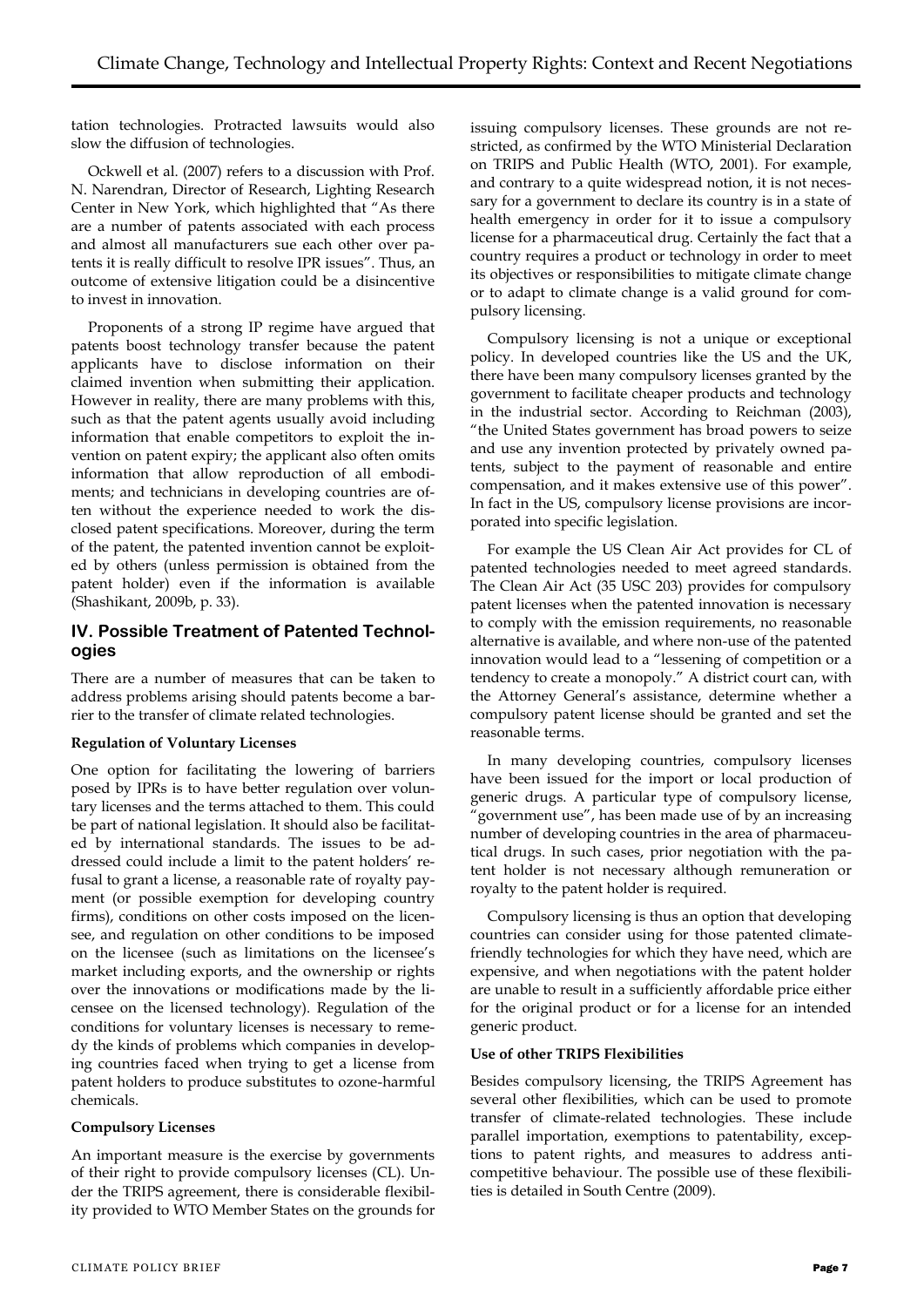#### **WTO Declaration on Patents and Climate Technology**

The Brazilian Foreign Minister Mr. Celso Amorim in his speech at the plenary session of the UNFCCC Bali climate conference in December 2007 stated that inspiration should be drawn from the case of TRIPS and access to medicines (which resulted in a WTO Ministerial Declaration on TRIPS and Public Health), and that a move should be considered to have a similar Declaration on TRIPS and climate friendly technologies. Strictly speaking, it is not necessary for such a statement to be made by Ministers before a country exercises rights that are already provided for in the TRIPS Agreement to issue compulsory licenses for climate-related technologies. However some developing countries may not be familiar enough with these rights, or they may fear that the exercise of such rights may lead to an outcry from the companies holding the patents or to penalties from the developed countries. Therefore developing countries may find it useful that an international declaration is made, so that they would have greater confidence to issue compulsory licenses.

An important feature of the TRIPS and Public Health Declaration is that it created new rights for countries to waive a provision in the TRIPS Agreement that limits the supply of a generic product (under compulsory license) to "predominantly" in the domestic market. This restricts application of the volume of exports of a firm producing generics, and it also affects the adequacy of supply of generic products that a country with no or limited manufacturing capacity can import. A Declaration on TRIPS and Climate Change could establish a similar waiver to the restrictive TRIPS provision for climate-related technologies. This will enable an increase of supply of "generic" technologies and products to countries that lack productive capacity to produce their own products.

Details on elements of a possible Declaration are contained in South Centre (2009).

#### **Legislation to Facilitate Easier Compulsory Licensing**

To further facilitate compulsory licensing of climate technology, developing countries can be encouraged to introduce legislation that makes it easier to obtain compulsory licenses for certain purposes or category of products. For example, the Clean Air Act of the United States provides for compulsory licenses to be given when the patented innovation is necessary to comply with the emission requirements, when no reasonable alternative is available, and where non-use of the patented invention would lead to a "lessening of competition or a tendency to create a monopoly." Under the Act, a district court, with the Attorney General's assistance, can determine whether a compulsory license should be granted and set reasonable terms.

Shashikant (2010) also points out two other US laws that mention compulsory licensing. The Atomic Energy Act (42 USC Sec 2183) allows for compulsory licensing when the patented innovation is "[u]seful in the pro-

duction or utilization of special nuclear material or atomic energy." The Atomic Energy Commission can determine whether a compulsory patent license should be granted and the reasonable royalty owed by the licensee. The Bayh -Dole Act (42 USC Sec 7608) permits compulsory patent licensing when a recipient of federal grants and contracts "has not taken, or is not expected to take within a reasonable time, effective steps to achieve practical application of the subject invention." The federal government can also exercise its "march-in rights" by showing that a compulsory patent license is necessary "to alleviate health or safety needs," or "to meet requirements for public use specified by Federal regulations."

#### **Exemption from Patentability**

Another set of proposals that are more fundamental has to do with exemptions or partial exemptions for climate friendly technologies from patentability. Proposals along this line have already been made at the WTO since many years.

An exemption from patentability for environmentally sound technology was proposed by India at the WTO's Committee on Trade and Environment in 1996.

More recently, the Indian delegation at a climate change meeting as part of the G8-plus-5 Summit in Gleneagles, proposed as an option the redefinition of the extent of patent protection for climate friendly technologies, so that the protection "could exclude the use of such technologies in developing countries."

The above provides two options in exclusion of patents, the first is a blanket exclusion of patentability for environmentally sound technologies and the second being an exclusion applied only to developing countries. In the second option, patent holders that funded their own research and development could recoup their innovation costs through a monopoly (for the specified period in the TRIPS agreement) of their products in the developed countries, while in the developing countries, competition to such technologies is allowed through an exemption from patentability. An appropriate amendment of the TRIPS Agreement would be required in either case, to the effect that WTO Members (or WTO developing country Members) can exempt such technologies from patentability.

Such a proposal should not be considered unrealistic. Before the adoption of the TRIPS Agreement, many countries exempted food and pharmaceutical drugs from patentability. Although the TRIPS Agreement does not allow patent exclusion on a sectoral basis, it recognises circumstances in which IPRs can be suspended. For example, Article 73 states that in situations of war or other emergency in international relations, nothing in TRIPS will be construed as preventing a Member from taking any action which it considers necessary for the protection of its essential security interests. There is a strong case for equating the climate crisis with a global emergency situation. Since climate change is an extremely serious crisis threatening human survival, and there are only a few years left for strong action to be effective in preventing catastrophic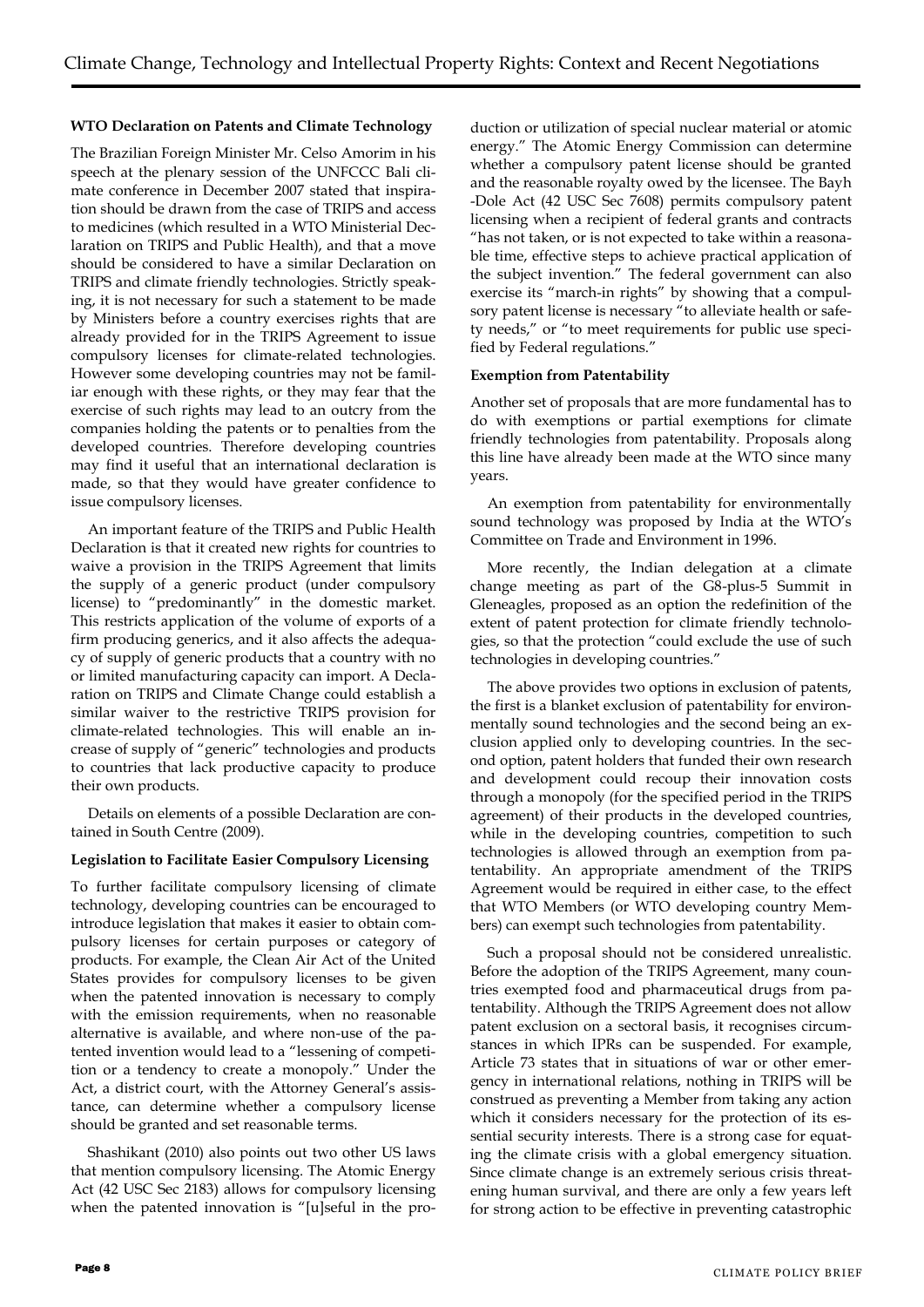effects on human life and the environment, the situation is similar to a global emergency with war-like conditions. In such conditions, individual commercial interests such as patents can be suspended so that there can be concerted global and national actions in the most effective way, to face the common threat. Developing countries require technologies at the cheapest possible prices. If they obtain the needed technology at one third the price, they can increase the rate of change to put into effect mitigation and adaptation measures many times more rapidly and effectively.

This can be considered a justifiable demand if climate change is considered a serious challenge. Developed countries cannot justify business as usual in the old system while also demanding a radical departure by developing countries from business as usual in their emissions pathways. Least Developed Countries (LDCs) already have some flexibility in this regard. LDCs that are members of WTO have a special transitional period for the implementation of the TRIPS Agreement.

#### **Technology Pooling through a Collective Global Approach**

A "Global Technology Pool for Climate Change" could be developed in which owners of ESTs are required to place their IPRs in a pool, and make them available to developing country firms on payment of a low compensation (in some circumstance royalty free) and on standard terms (that are to be negotiated). This approach has the potential (if fair and reasonable terms that take into account development needs are negotiated) to manage the patent system, prevent abusive practices by the IP holder and makes it administratively and financially easier for access to take place. Similar approaches have also been advocated by various experts.

The nature of the pool should be mandatory in that either through law or policy (e.g. a condition for receiving public funding for R&D) the protected subject matter is given to the pool for licensing to developing country firms. Patent holders would still be able to extract high commercial royalties from the far richer developed markets.

#### **Global System to Share Know-How and Trade Secrets**

Another measure requiring international cooperation is the establishment of a global system for sharing knowhow and trade secrets linked to climate-friendly technologies. The withholding of "trade secrets", or the knowledge on how to make the technology, can be a major barrier to technology transfer, even for technologies that are not patented, as it can prevent the development of technology in developing countries. Thus, there is a case for an international cooperation mechanism to make trade secrets and know-how that are linked to climate-related technologies more accessible to developing countries.

#### **Understanding or Initiatives on Publicly Funded Technologies**

OECD countries which hold ownership of most of the ESTs for mitigation and abatement are in a strategic position to influence technology flows directly through their influence on the private sector or on public institutes which receive funding for R&D. That would require them to be more active in transferring technologies to developing countries.

Fully-owned government technologies and related know-how can be transferred at no cost and on favorable terms. Where governments partially fund R&D, they should have partial ownership of any resulting patent. When a license is issued to a developing country firm, a corresponding proportion of the cost of the license should be waived, thus reducing the overall cost to the country. Incentives can also be given to entities (that are publicly funded) to make the patented technology, with its knowhow, available to developing countries. It has also been proposed that to support no and low cost transfer, developed country governments should compile a "Publicly-Owned Technology Inventory". As noted above, governments can also use their leverage as a funder of R&D to place conditions on recipients to ensure licensing to firms in developing countries on fair terms that take into account their development priorities and needs.

One example of publicly funded research being made available to the public is the mandatory Public Access Policy of the US National Institutes of Health (NIH) which requires all investigators funded by the NIH to make publicly available their publications through the National Library of Medicine's PubMed Central no later than 12 months after the official date of publication, thus improving the sharing of scientific findings, the pace of medical advances, and the rate of return on benefits to the taxpayer. A similar concept could also be envisaged to address prompt availability of publicly funded technologies to developing countries.

At the UNFCCC meeting in Accra, the Group of 77 (G77) and China put forward a proposal for the establishment of a Multilateral Climate Technology Fund. The expectation is for the fund to finance enhanced action on technology development and transfer. More specifically, it is proposed that the fund will finance inter alia support for research, development, manufacture, commercialization, deployment and diffusion of technologies for adaptation and mitigation and the creation of manufacturing facilities for ESTs.

Financing of R&D of new technologies by any future fund should be subject to conditions concerning IPRs. IPRs of any technology resulting from R&D financed from the fund should belong to the fund under the UNFCCC. The technology with its know-how should be made available royalty free to firms in developing countries that would like to produce or do further R&D (e.g. to adapt the technology to local conditions). Where countries are more interested in purchasing the technology (that has been developed through financing under the Technology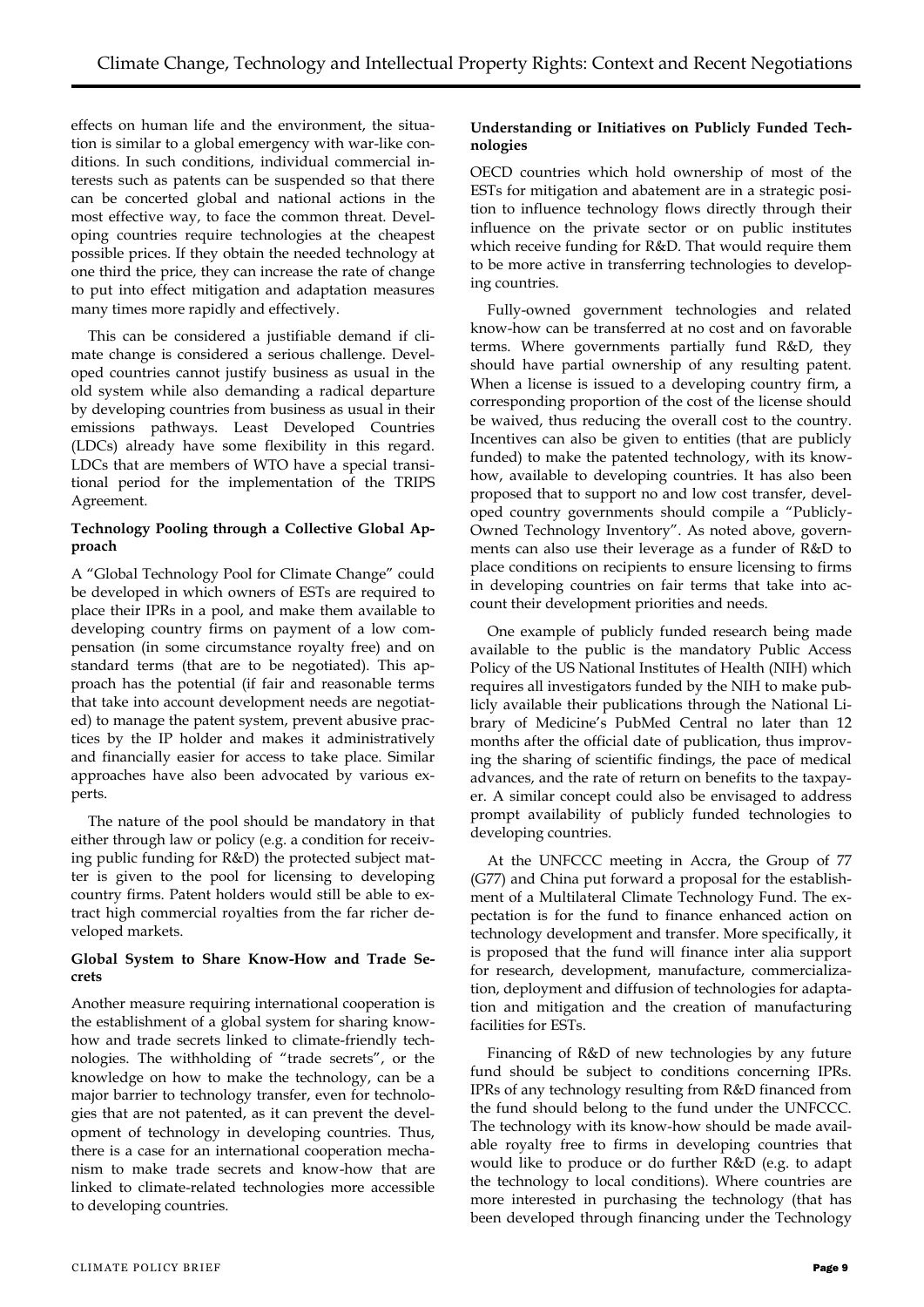Fund), rather than manufacturing or conducting R&D, the technology should be made available at prices affordable to the population of the said developing country. In short, provision of financing for R&D of new technologies should be subject to certain conditions that ensure that there is no impediment to equitable and affordable access to the products of the research or follow-on research by others.

## **Conclusion**

Any WTO member state is already allowed by the TRIPS agreement to make use of "flexibilities" and take measures such as compulsory licenses and parallel importation to obtain technologies or products (that are patented) at more affordable prices. But the processes of negotiating with the patent holder and of issuing compulsory licenses etc can be quite cumbersome to countries not familiar with the procedures. Consideration should thus be given to facilitating the easier use of compulsory licensing and other TRIPS flexibilities, and also the possible exemption by developing countries of at least the critical technologies required for climate adaptation and mitigation. Innovating firms could recover their research costs through patenting in developed countries. Intellectual property should not be treated as something sacred that has to be upheld at all costs. That would send a signal that climate change is not a serious threat, as commercial profits from monopoly would be seen as being on a higher scale of values and priorities than are the human lives that are at stake due to global warming. Technology transfer to developing countries to enable them to combat climate change should be the far higher priority. The UNFCCC process should therefore adopt the principle that developing countries can exempt climate-friendly technologies from patents. This should be supplemented with global measures to enable the sharing of trade secrets. As second-best alternatives, other measures can be considered, such as automatic granting of voluntary licenses and regulation of such licenses, and patent pools.

# **V. Proposals of Developing Countries in the UNFCCC**

In the UNFCCC negotiations since the Bali conference of December 2007, many developing countries and their groupings have presented proposals on technology development and transfer. The most important of these is the proposal by the G77 and China submitted in September 2008. Its main feature is the establishment of a new technology mechanism under the UNFCCC to accelerate the development and transfer of technology and to support the effective implementation of the UN-FCCC's provisions relating to technology and finance. The proposal sets out the rationale, criteria and institutional arrangements for a new technology mechanism, which include a new Executive Body on Technology, a Multilateral Climate Technology Fund, a Technology Action Plan and eligible activities. Barriers to transfer also inhibit the adoption of technologies in developing countries. Consequently, access must be urgently provided to these technologies while balancing rewards for innovators with the common good of humankind, including through jointly developed technology and intellectual property rights (IPR) sharing.

The Plan will also define specific policies, actions and funding requirements for all relevant technologies, classified as follows:

(1) In relation to public domain technologies, it will establish a system for international cooperation to ensure that the needs of developing countries are met through the lowest-cost technology options, and to transfer knowhow about how to use and maintain technologies and adapt them to local conditions, thereby contributing to the development of endogenous technologies.

(2) In relation to patented technologies, the Technology Action Plan will ensure that privately owned technologies are available on an affordable basis including through measures to resolve barriers posed by intellectual property rights, and through compulsory licensing of patented technologies. Technologies with shared ownership (government and private) will be made available on an affordable basis by facilitating transfer of the government proportion on a reduced or no-cost basis. Technologies that are government owned will be made available on an affordable basis by facilitating transfer on a reduced or no -cost basis.

(3) In relation to future technologies the Plan will support the establishment of national and regional technology excellence centers and will reinforce north-south, southsouth and triangular cooperation, including in the area of joint research and development.

Besides this G77 and China proposal, many developing countries have also spoken up individually at the UN-FCCC on the technology issue. Specifically on the issue of IPRs, several countries including Cuba, India, Tanzania, Indonesia and China have stressed the need to address the IPR issue within context of technology transfer.

At the UNFCCC meeting in Bonn in July 2008, Brazil called for the establishment of a "coherent and comprehensive" instrument for technology development and transfer i.e. a "Technology Protocol" under the UNFCCC. In relation to patented technologies, Brazil proposed a public multilateral fund for purchasing licenses with a view to facilitate transfer. In this context it also stressed the need to consider using compulsory licensing as well as emerge with a Declaration similar to the Doha Declaration on TRIPS Agreement and Public Health.

India was of the view that the full potential of technology will require mechanisms across all stages of technology cycle which is not just a question of transfer alone, but also of generating new technologies as well as research, development and deployment. It stated that in the area of new technologies, the transfer of technology and knowhow should be aided by a suitable IPR regime. Technologies owned by the private sector in developed countries could be compensated by their governments for their transfer and deployment in developing countries. On ac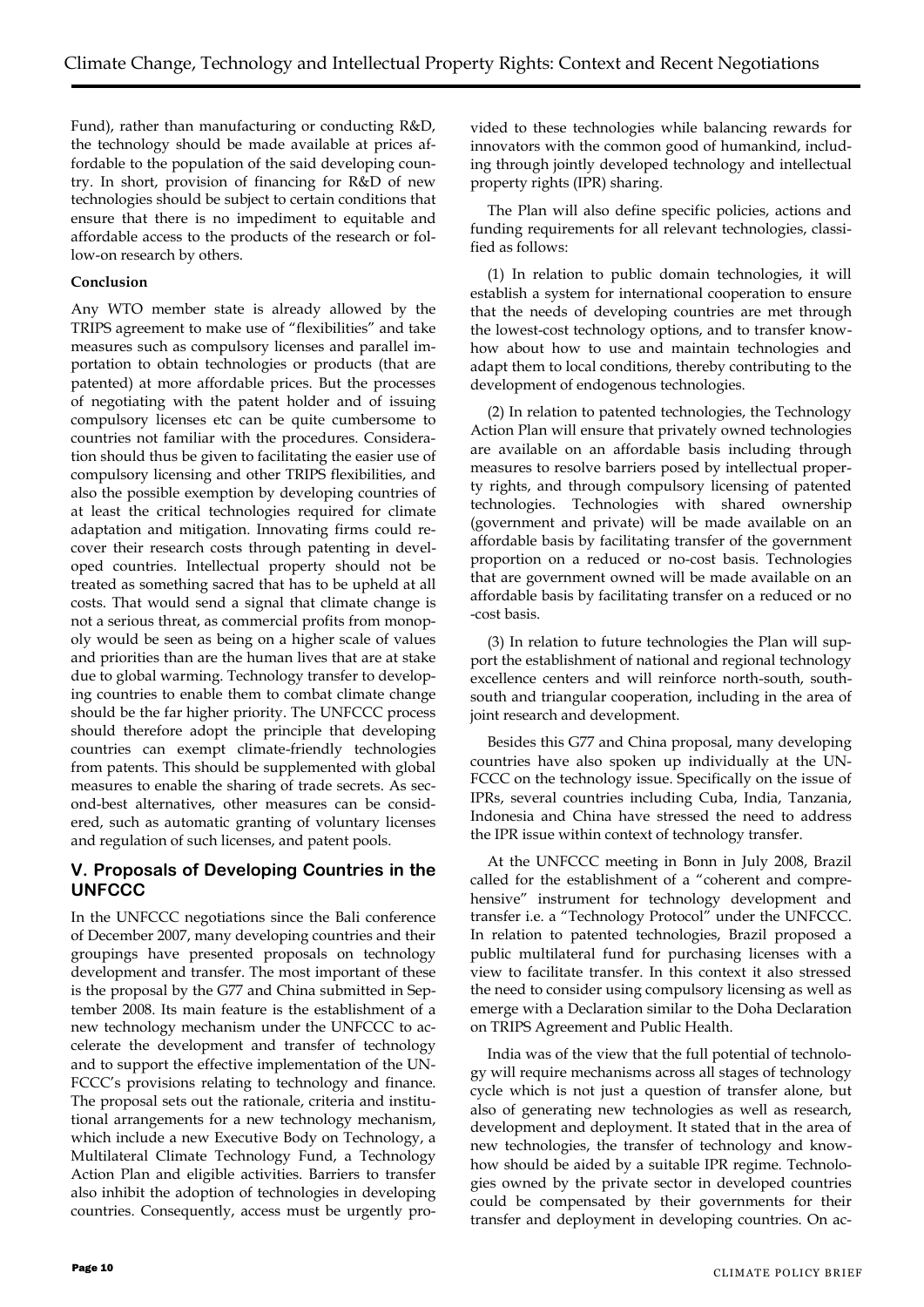celerating technology development, India proposed joint development with IPR sharing, adding that global financing arrangements require global public procurement of IPRs to ensure the affordability of the products and services.

Pakistan stated that the IPR regime facilitates technology development by rewarding the inventor, but at the same time it provides monopoly pricing power which acts as a barrier to its diffusion. Consequently, measures are vitally needed to remove these barriers to technology transfer. It proposed: (1) An international system or agreement on compulsory licensing for climate-friendly technologies along the lines of what was undertaken in the health sector; (2) Joint technological or patent pools, transferring technologies to developing countries at low cost; (3) Reduction of the period for patents on climate-friendly technologies; (4) Provision of incentives (tax exemption, subsidies, etc) for technology owners so that they can put in place a system of differential pricing, in which developing countries are charged lower prices.

At the UNFCCC talks in Poznan in December 2008, South Korea said that there was a need for fundamental change in policies on IPRs and R&D. "The present regime does not integrate climate change as a goal. IPR is purely to protect the private interest of companies. How can IPR work for climate change? IPR currently is working for the profit of the private sector," South Korea said. It further added that government intervention was necessary for change in public policies in this regard.

China stressed the need for change and for a new ideal institution that removes barriers and other negative market forces so as to enable technology transfer, adding that there was a need to find a way to share IPRs in technology development and research. It reiterated its proposal for a Multilateral Technology Acquisition Fund to support regional and national R&D in developing countries.

In sessions of the UNFCCC in Bonn in June 2009, the G77 and China submitted a proposal specifically on IPRs, which was included in the compilation of the texts proposed by various Members. The G77 and China proposals are that:

Specific measures shall be established to remove barriers to development and transfer of technologies from the developed Parties that have commitments under the Convention to transfer environmentally sound technologies to developing country Parties arising from intellectual property rights (IPR) protection, including:

(a) All necessary steps shall be immediately taken in all relevant fora to mandatorily exclude from patenting climate-friendly technologies held by Annex II countries which can be used to adapt to or mitigate climate change;

(b) Creation of a "Global Technology Pool for Climate Change" that promotes and ensures access to technologies that can be used to adapt to or mitigate climate change and associated know-how and trade secrets to developing countries including on non-exclusive royalty-free terms in order to provide better information service and reduce transaction costs.

The Philippines submitted the following proposal:

 All necessary steps shall be immediately taken in all relevant fora to mandatorily exclude from patenting environmentally sound technologies which can be used to adapt to or mitigate climate change.

 Biological resources including microorganisms, plant and animal species and varieties, and parts thereof that are used for adaptation and mitigation of climate change shall not be patented.

 Specific measures shall be taken and mechanisms developed to remove existing barriers to development and transfer of technologies from developed to developing country Parties arising from intellectual property rights (IPR) protection, including:

(i) to use to the full flexibilities contained in the Trade Related Aspects of Intellectual Property Rights (TRIPS) including Compulsory licensing to access intellectual property protected technologies;

(ii) take steps to ensure sharing of publicly funded technologies and related know-how, including by making the technologies available in the public domain at an affordable price and on terms and conditions that promotes access for developing countries;

(iii) creation of a "Global Technology Pool for Climate Change" that promotes and ensures access to intellectual property protected technologies and associated knowhow to developing countries including on non-exclusive royalty-free terms;

(iv) adoption of a Declaration on IPRs and Environmentally Sound Technologies in relevant fora to, inter alia, reaffirm the flexibilities in the TRIPS Agreement and enhance the enabling environment for implementing these flexibilities.

4. All necessary measures and actions shall be immediately taken to facilitate technology pools that include associated trade secrets and know-how on environmentally sound technologies and enable them to be accessed, including on royalty-free terms for developing countries.

Bolivia also submitted a similar proposal as follows:

Specific measures shall be taken and mechanisms developed to remove barriers to development and transfer of technologies from developed to developing country Parties arising from intellectual property rights (IPR) protection, in particular:

(a) Parties agree that nothing in any international agreement on intellectual property shall be interpreted or implemented in a manner that limits or prevents any Par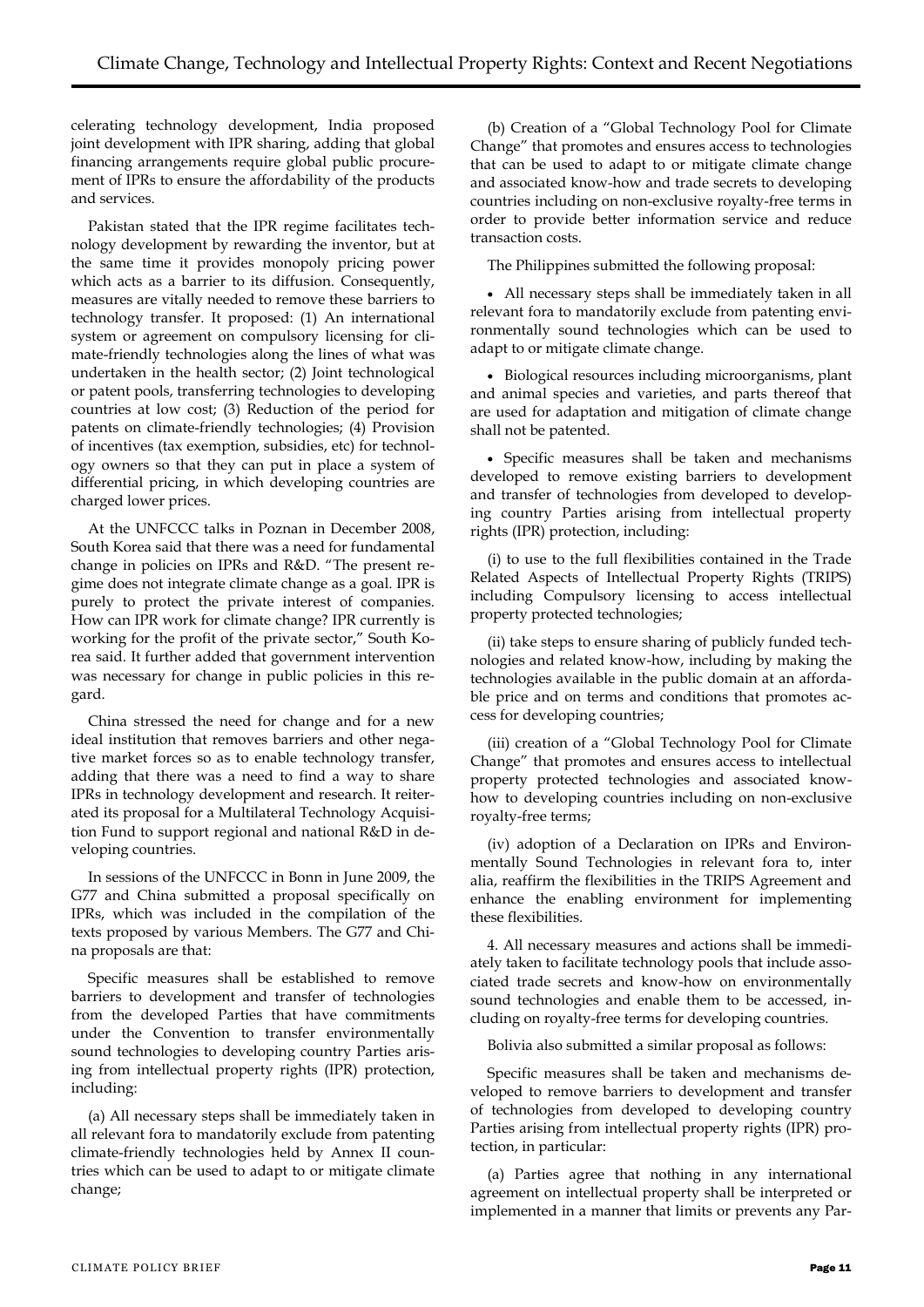ty from taking any measures to address adaptation or mitigation of climate change, in particular the development and transfer of, and access to technologies;

(b) Immediately to take all steps necessary in all fora to mandatorily exclude from patenting in developing countries environmentally sound technologies to adapt to or mitigate climate change, including those developed through funding by governments or international agencies;

(c) Immediately to take all steps necessary in all fora to revoke in developing countries all existing patents on essential/urgent environmentally sound technologies to adapt to or mitigate climate change;

(d) Immediately to take all necessary measures to facilitate technology pools that includes trade secrets and associated know-how on environmentally sound technologies and enable them to be accessed on royaltyfree terms, for developing countries;

(e) Immediately to create and provide new and additional financing that is adequate, predictable and sustainable for joint technology excellence centres in developing countries, to enable entities in these countries to do research and development especially on adaptation as well as mitigation technologies;

(f) Immediately to ensure that any technology transfer to developing countries is appropriate for the developing countries concerned in order to enable its effective utilization.

During the Barcelona Climate talks in November 2009, Bolivia, Bangladesh and India jointly submitted textual proposals on IPRs to the Chairs of the informal drafting group on technology for inclusion into the negotiating draft text on technology. The proposals include a call for Parties to take the necessary steps in all relevant forum to exclude from IPR protection and to revoke existing IPR protection in developing countries and LDCs on ESTs; setting up a Global Technology IPR pool for Climate Change, taking steps to ensure sharing of publicly funded technologies and related know-how, reaffirming developing countries' right to make use of the full flexibilities contained in the TRIPS Agreement.

Repeated attempts were made during the Copenhagen climate negotiations in December 2009 to eliminate these proposals from the text. However the same proposals are contained in the draft decision on technology, Annex D of the Report of the Ad Hoc Working Group on Long Term Cooperative Action under the Convention.

In Copenhagen, the G77 & China also included "Address issues related to intellectual property rights as they arise" as one of the functions of the Executive Body that it proposed to set up.

In contrast, developed countries insist on maintenance of status quo with regard to IPRs. In Copenhagen and in the negotiations prior to that, developed countries taking the cue from the US, took the position that

IPRs simply cannot be mentioned in any outcome on technology.

While the developing countries have advocated new technology mechanisms in the UNFCCC framework and called on "thinking outside the box" on IPRs, the developed countries inside the UNFCCC by contrast have generally continued to maintain that respect for a strong IPR regime is necessary for innovation and for the transfer of technology to developing countries. The proposals above have not been acceptable to the US or EU, which deny that IPRs constitute a barrier to technology transfer. For the developed countries, which own most of the patents on climate-related technologies, maintaining the normal situation regarding IPRs is a matter of having advantage in economic competitiveness. Business associations in developed countries have demanded that their governments do not make concessions on IPRs in the climate negotiations. The US House of Representatives has adopted three bills that contain provisions that condition US participation in any global climate deal and any provision of funding for climate-related purposes to robust compliance and enforcement of existing international legal requirements for the protection of IPRs (Shashikant, 2009a). This could be one reason why the US delegation had been asking that IPR issues be taken off the table in the UNFCCC climate talks.

## **VI. Technology Assessment**

In order to promote the development and transfer of technologies, it is also important to assess the appropriateness of the technologies that are selected for development, transfer, and diffusion. This is to ensure that the technologies that are so promoted are in accordance with the objectives of the UNFCCC, as well as in line with national needs and goals.

Criteria should be adopted to assess technologies that meet general acceptability as well as national conditions, needs and objectives. A mechanism can then be established on applying these criteria when selection of technologies takes place.

It is proposed that the following are among the principles/criteria to be considered:

1. Relevance to the objective of addressing the climate change problem;

2. Environmental soundness;

3. Safety to the environment and to human health;

4. Affordability, especially for developing countries;

5. Social acceptability and effects, including in relation to employment, equity, and cultural norms; and

6. Economic efficiency and cost-effectiveness.

It is clear that there could be trade-offs between and among some of the principles and criteria mentioned above. The methods for making choices in the context of trade-offs are therefore also important to consider and determine.